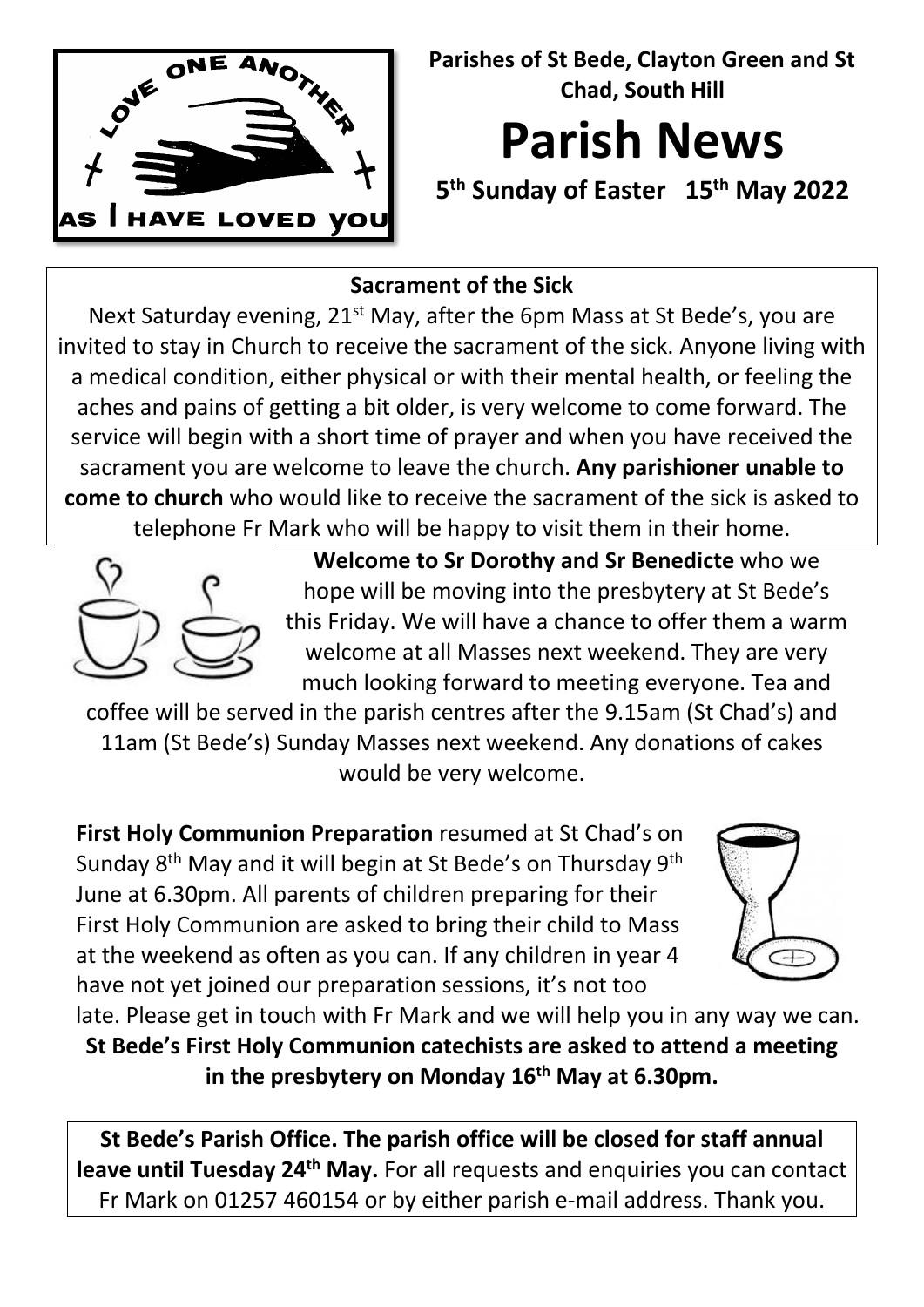### **A message from Chorley Buddies.**

You may have heard about Chorley Buddies highly successful Good Food Clubs at Buttermere Community Centre and Coppull Methodist Church Hall. We intercept surplus food to stop it going to landfill and make it available to members. We currently have 107 members at Buttermere and over 90 at Coppull. They pay £10 annual membership fee and £3 per week subscription and can have up to £25 of food of their choice. The good news is that we are opening another at St Joseph's Parish Centre, Harpers Lane on a Tuesday morning, starting 7<sup>th</sup> June. Please spread the word to people who might need this support. Volunteers are needed on a Tuesday, between 9am and 12pm. We have great flexibility on hours! Please call 01257542367 for more information.



**The flag at St Chad's.** If any parishioner would like to look after our flag on important national dates and religious feast days, would they please talk to Fr Mark. They need to know how to raise the flag (the correct way up) and to remember to take it down again. It has been suggested that the flag be raised for the royal jubilee weekend.

*We hope that our parishes will be able to support an all-Chorley parishes Alpha and linked RCIA course initiative, starting in September this year. The Alpha Course is an introduction to Christianity designed for people who do not go to church but perhaps are searching for answers to life's big questions. It is also suitable for those who have stopped practising their faith but might want to give it another try. The Rite of Christian Initiation of Adults (RCIA) is for those who wish to take their interest further and, perhaps, become Catholics. Each Parish is asked to nominate one or two parishioners to join the Alpha team. The plan would be that they would accompany any current or prospective members of their Parish through both the Alpha and RCIA process. Training and support will be provided, and to be successful you don't need to have any qualifications, just a love of your own faith and an ability to make guests feel welcomed and respected, and a willingness to work in a team! Follow this link for an explanation of how Alpha works,<https://player.vimeo.com/video/214170130> Please let Fr Mark know if you are interested or need more information or email The Chorley Network of Catholic Laity on [cnocl@hotmail.com'](mailto:cnocl@hotmail.com). Thank you.* 

**We are hoping to start "Little Church" again at St Chad's.** If you would like to help our children learn more about their faith, please get in touch. You will work as part of a team and will only have to help once a month. Volunteers need to have a parish DBS check so please talk to Hilary at the back of church after the 9.15am Mass to begin your application. Thank you.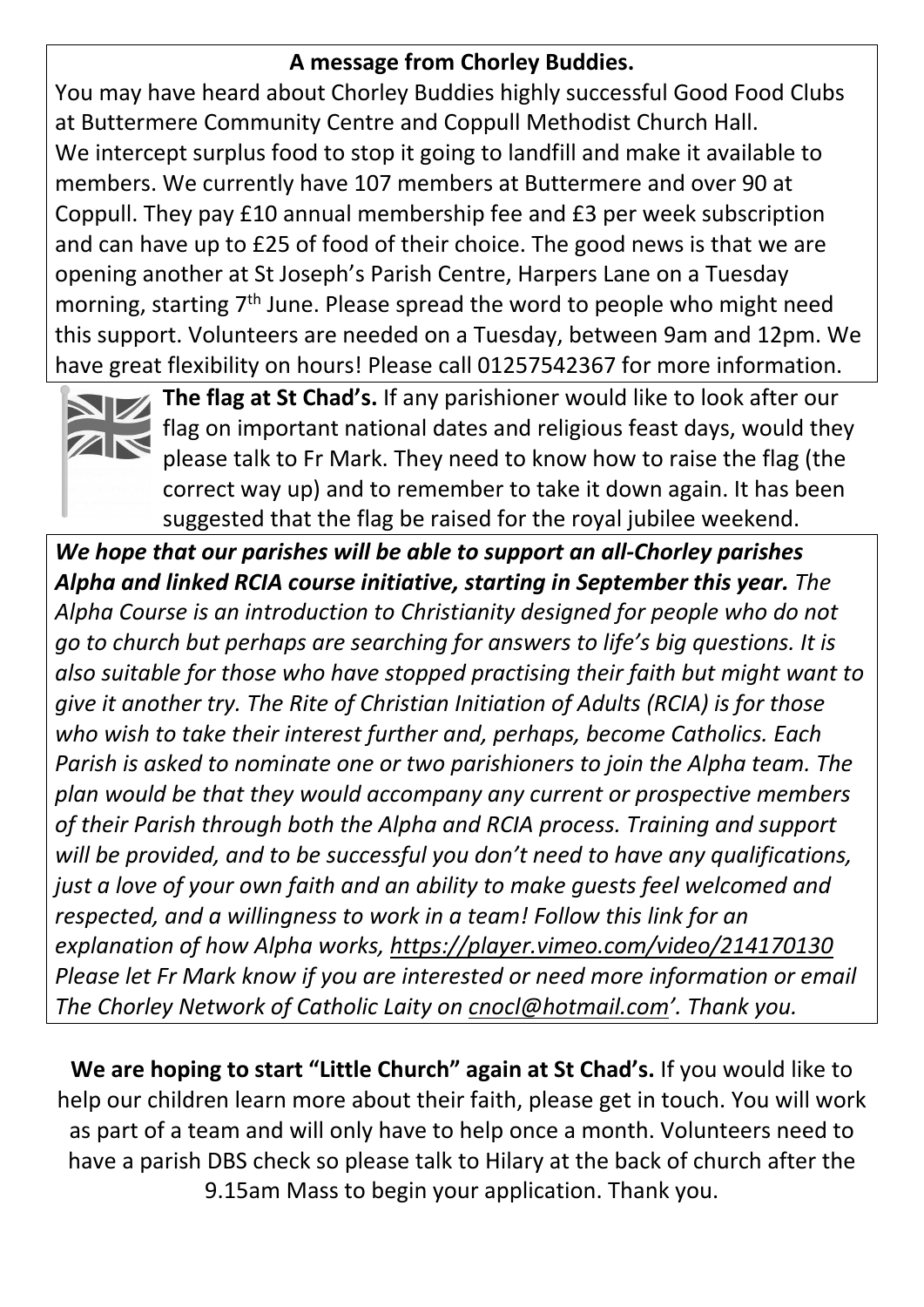If anyone would like to volunteer to be part of our **Little Church team at St Bede's** please get in touch. A few more people to help would be very welcome. Thank you.

**Brownedge Christians Together Foodbank:** The volunteers and recipients thank you for all your support, for your food donations and monetary contributions. Your efforts help us to support 51 households every week. Due to an increase in demand, we are now looking to recruit more volunteers. If you have an hour to spare and would like to join our team, we are in need of bag packers, drivers and some secretarial support. Thank you. Tel: 07762905978 or Email: [foodbankbct@gmail.com](mailto:foodbankbct@gmail.com) 

**Food left at the back of St Chad's goes to support Chorley Help the Homeless. Food left at the back of St Bede's goes to Brownedge Foodbank.**

**Mass Intentions.** If you would like a Mass to be offered for someone, living or dead, or for an intention close to your heart, please let us know. You can use one of the Mass offering envelopes at the back of Church. We will do our best to offer the Mass as close as we can to any date requested. Please make requests for a particular date in good time. Donations included with Mass offerings have been a great support to the finances of our parishes in the past, but we are not receiving very many requests at the moment. If you use our parish gift aid envelopes you can write your envelope number with your donation and your parish can claim the gift aid on anything you have given. Thank you.

We are hoping to put a rota together for Special Ministers of Holy Communion at St Bede's for the weekend Masses. If you have been commissioned as a Special Minister and would like to go on the rota, please let Fr Mark know. Thank you.

**If any of our Special Ministers of Holy Communion** are able to take Holy Communion to one of the Nursing homes in St Bede's parish, please let us know. We need a few more people to volunteer. Thank you.

**Holy Communion at Home.** If any of our parishioners are not able to attend Mass, please let us know. It may be possible to arrange for you to receive Holy Communion at home each week. Please ring Fr Mark on 01257 460154 if you would like to request Holy Communion at home.



**The Sacrament of Reconciliation** is always available in our parishes. We aren't able to use the confessionals in church yet but please let Fr Mark know and we can arrange to meet at either church for you to make your confession if you wish.